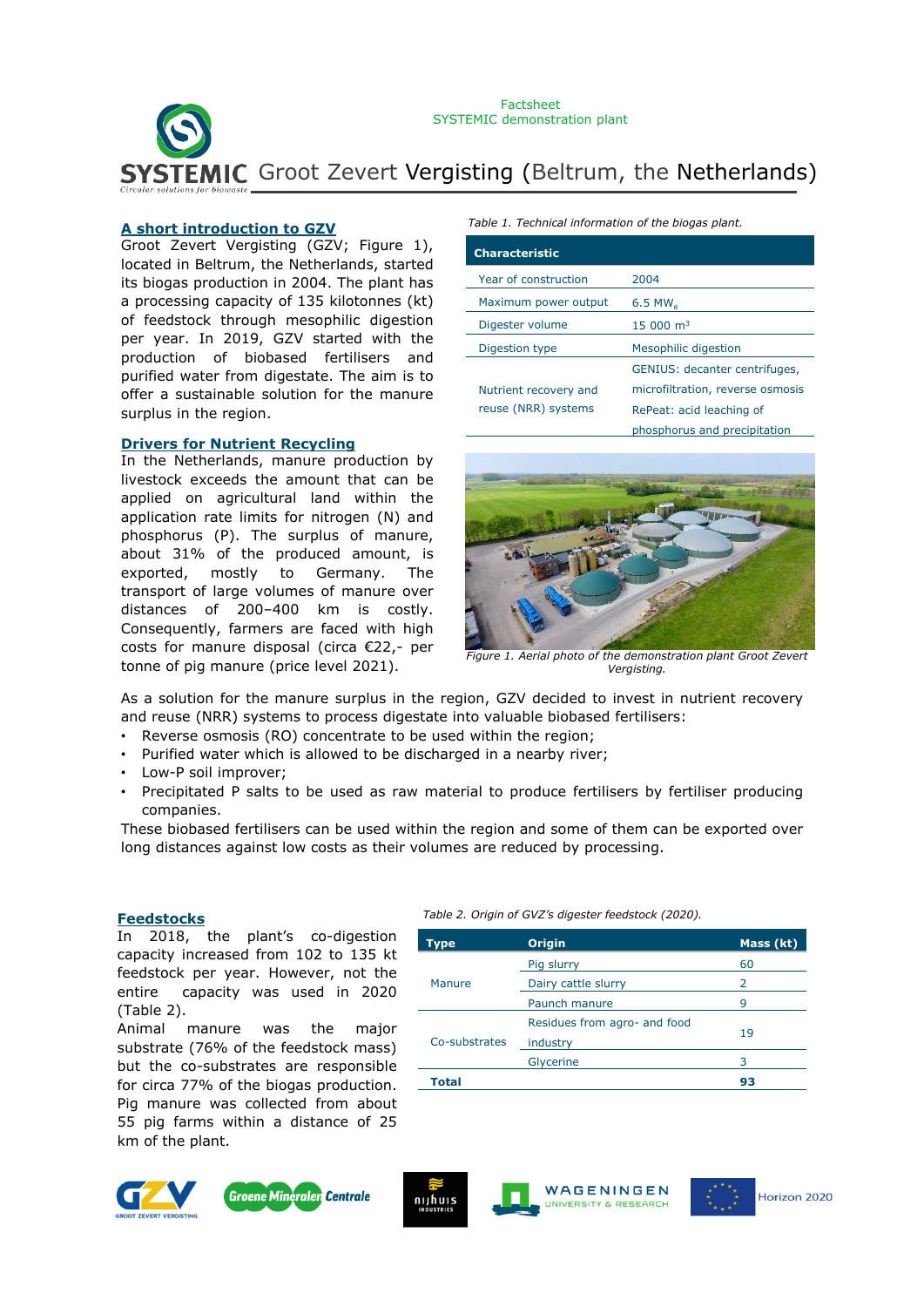

#### **Biogas production**

In 2020 nearly 10 Mio Nm<sup>3</sup> of biogas were produced (Table 3). About 72% of the produced biogas was transported through a 5 km-long pipeline to a dairy processing factory. The remaining 28% of the produced biogas was on-site converted into electrical energy and heat.

*Table 3. Biogas production and average biogas composition before purification for the year 2020.*

| <b>Parameter</b>                              | 2020            |  |
|-----------------------------------------------|-----------------|--|
| $CH_4 (% v/v)$                                | 55              |  |
| $CO2$ (% v/v)                                 | 43              |  |
| $H2S$ (ppm)                                   | $1,000 - 2,000$ |  |
| $O_2$ (% v/v)                                 | 0.2             |  |
| Total biogas production (Nm <sup>3</sup> )    | 9.7 Mio         |  |
| Biogas per tonne of feedstock $(Nm^3 t^{-1})$ | 104             |  |

#### **Nutrient Recovery and Reuse (NRR) process**

The NRR process consist of two independent NRR systems. In the GENIUS system, digestate is first separated into a solid (SF) and a liquid fraction (LF) of digestate by a decanter centrifuge. The SF of digestate is subsequently processed by the RePeat system.

The RePeat system separates the P from the organic matter through leaching with water and sulphuric acid. Two sequential leaching steps remove in total 70–90% of the P present in the ingoing digestate, thereby producing a low-P soil improver. The dissolved P subsequently precipitates through addition of lime  $(Ca(OH)_2)$  or magnesium hydroxide (Mg(OH)<sub>2</sub>), thereby producing precipitated P salts. Part of the sulphate, which was added as sulphuric acid, precipitates with calcium as gypsum. The gypsum partly ends up in precipitated P salts and partly in a separated organic gypsum-rich sludge which can be used as fertiliser. Water is continuously reused within the process, thereby preventing the creation of a waste stream.

The LF of digestate is further processed by the rest of the GENIUS system: a second decanter centrifuge, a microfiltration (MF) unit, two RO units placed in series and ion exchangers. The following end products are thereby produced: RO concentrate, rich in N and potassium (K), purified water and a blend of the SF of the second decanter centrifuge and MF concentrate.



*Figure 2. Simplified process flow diagram of Groot Zevert Vergisting's nutrient recovery and reuse systems.*

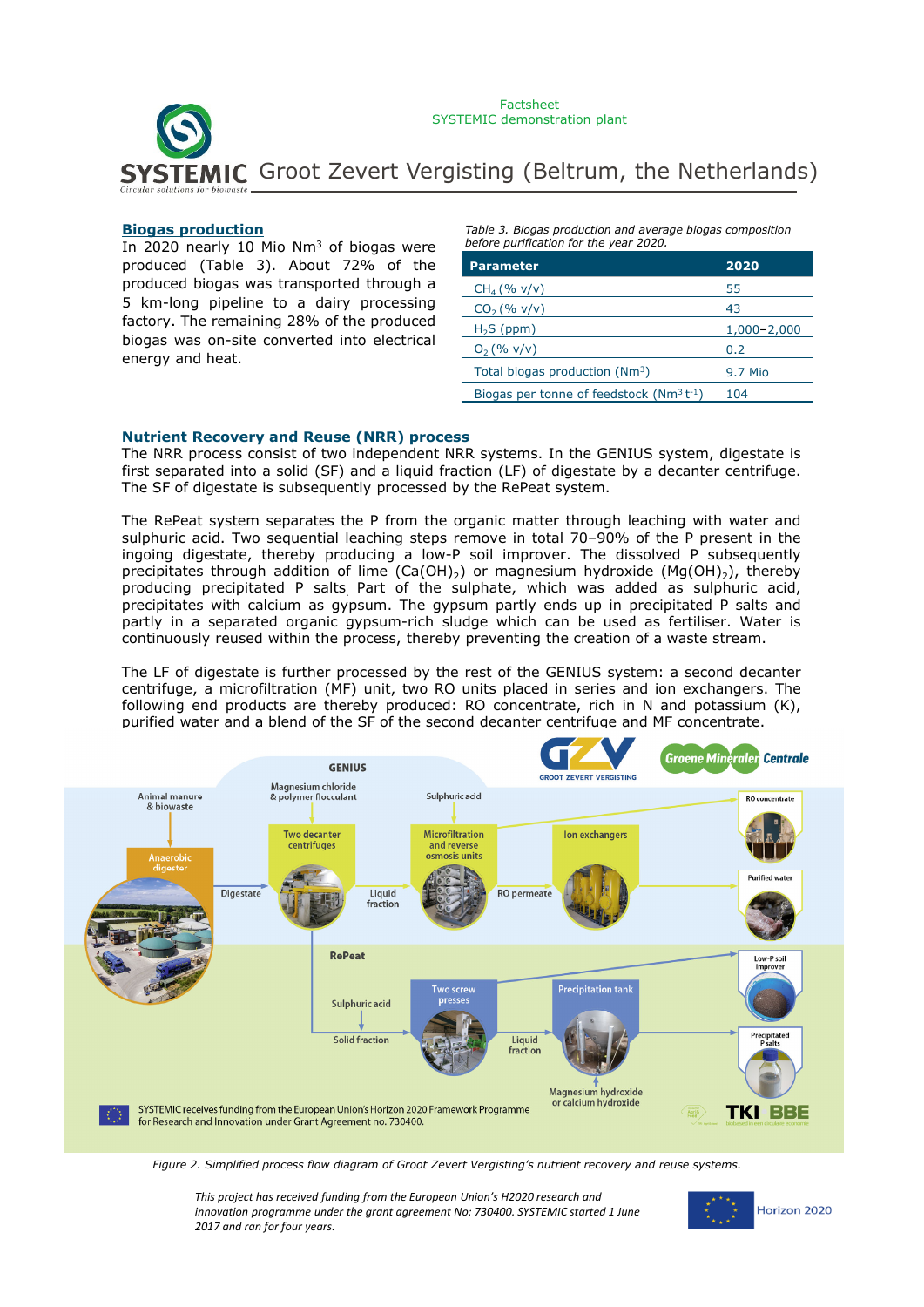

## **Status of construction**

Construction of the RePeat system was finalised in early 2020 and it has since then been used to produce low-P soil improver on demand. It has a processing capacity of two tonnes of SF of digestate per hour. Further improvements to reduce consumption of sulphuric acid and increase the dry matter content of the precipitated P salts are still foreseen. The GENIUS system has been in operation since January 2019. In the years thereafter, GZV and Nijhuis Industries have further improved the achieved separation efficiencies of the system. The performance of both the RePeat and GENIUS systems was monitored by Wageningen Environmental Research.

## **Products and market**

The produced RO concentrate has an average N content of 6.9 g N kg<sup>-1</sup> of which >90% is NH<sub>4</sub>-N , thereby meeting the proposed RENURE criteria. The RO concentrate is blended with other liquid N fertilisers (urea and ammonium sulphate solution) and used as an alternative for synthetic fertilisers on arable land and grass land in the region of the plant. About 20% of the digestate mass is converted into purified water, which can be discharged to surface water. In 2019, the SF of digestate was trucked to Germany. From 2020 onwards it is processed into a low-P soil improver and precipitated P salts. The low-P soil improver is applied on sandy soils in the region of the plant. GZV also investigates its use as an alternative for peat in potting soil and mushroom substrate. The precipitated P salts are yet recovered as a sludge which needs further dewatering and drying after which it can be used as a raw material in the fertiliser industry.

|                           |                  | <b>GENIUS</b>            |                                       |                          | <b>RePeat</b>          |                                             |
|---------------------------|------------------|--------------------------|---------------------------------------|--------------------------|------------------------|---------------------------------------------|
|                           | <b>Digestate</b> | <b>RO</b><br>concentrate | <b>Solid fraction</b><br>of digestate | <b>Purified</b><br>water | Low-P soil<br>improver | <b>Precipitated P</b><br>salts <sup>a</sup> |
| Dry matter (g $kg^{-1}$ ) | 81               | 37                       | 313                                   | n.a.                     | 284                    | 159                                         |
| Organic matter (g kg-1)   | 59               | 14                       | 242                                   | n.a.                     | 252                    | 73                                          |
| Total N $(q kq^{-1})$     | 7.3              | 8.1                      | 12                                    | 0.00028                  | 5.9                    | 6.9                                         |
| Total P $(g kg-1)$        | 1.7              | 0.15                     | 8.9                                   | < 0.0001                 | 1.9                    | 8.8                                         |
| Total K $(q kq^{-1})$     | 4.5              | 7.9                      | 4.6                                   | < 0.0004                 | 1.8                    | 2.3                                         |
| Total S $(g kg-1)$        | 0.67             | 1.5                      | 1.9                                   | 0.0029                   | 5.8                    | 12                                          |

*Table 4. Composition of the ingoing digestate and produced end products at Groot Zevert Vergisting (2020 – 2021).*

*a Precipitated phosphorous salts before further dewatering and drying.*

## **Economic benefits**

Long distance transport of digestate or SF of digestate to Germany is costly. Implementation of the GENIUS and RePeat systems has enabled GZV to dispose of their products to farmers in the region of the plant and to discharge part of the digestate mass, in the form of purified water, to surface water. Thereby GZV saves on costs for transport.

## **Sustainability goals**

GZV is committed to reaching the following targets:

- Production of biogas from animal manure and residues from the agro- and food industry and offering a sustainable disposal solution for the surplus of animal manure in the region.
- Reduction of long-distance transport of digestate and its end products.
- Replacement of synthetic N fertiliser by a biobased mineral fertiliser blend, containing 10–15 g  $L^{-1}$  N-NH<sub>4</sub> and 10-15 g L<sup>-1</sup> K<sub>2</sub>O, made from the RO concentrate.
- Replacement of peat in potting soil or in substrate for the growing of mushrooms by the low-P soil improver.

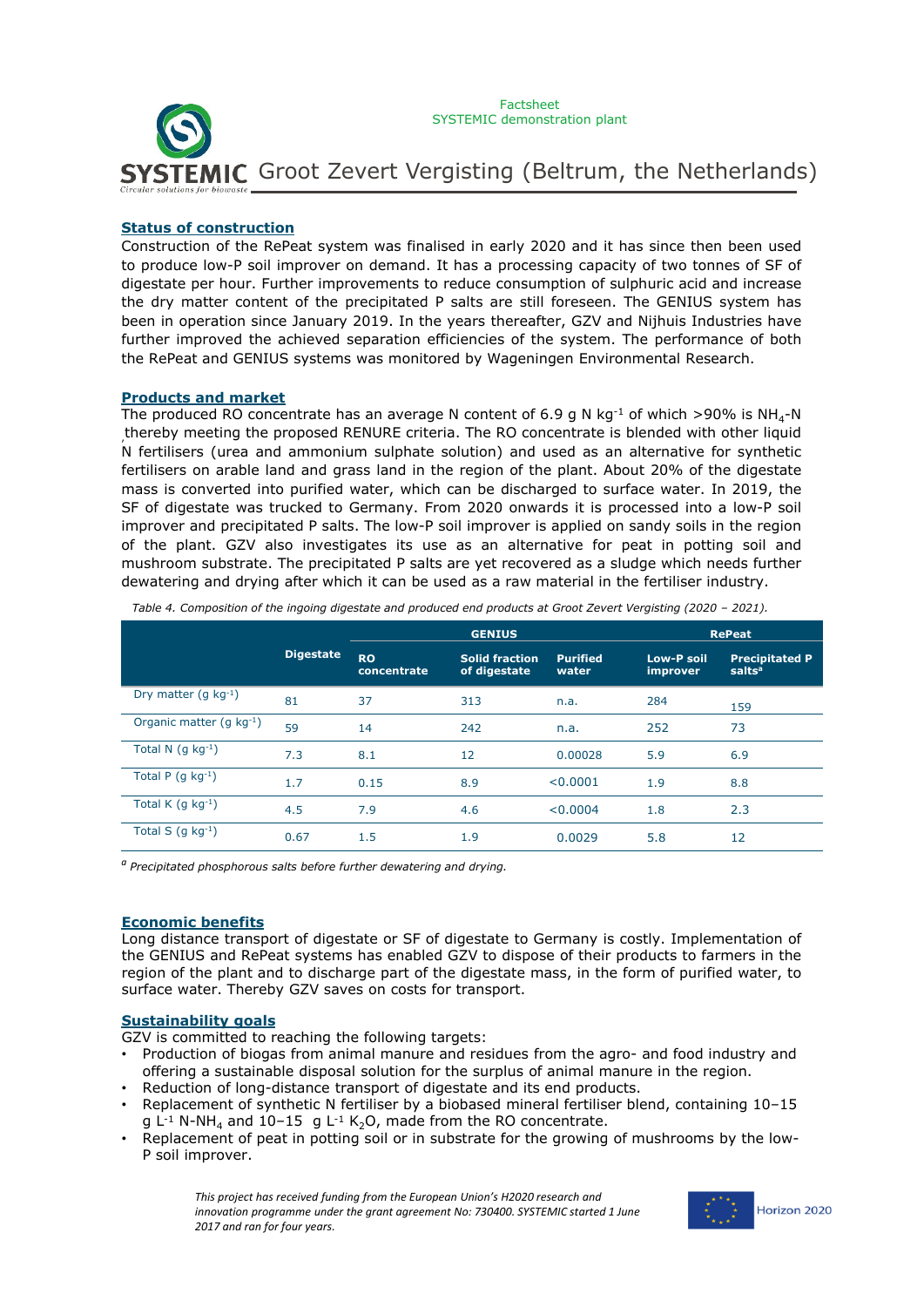

#### **Monitoring data: total mass flows**

Total mass (Figure 3) flows were calculated for the GENIUS system of GZV for the period September 2020 – February 2021. This was done to evaluate the overall performance of the plant and the separation efficiencies of the individual process units. MgCl<sub>2</sub> was added to the ingoing digestate to improve separation of P by the first decanter centrifuge. The first decanter centrifuge separated 63% of the ingoing P to the SF of digestate. Together, the first and second decanter centrifuge removed 88% of the P from the ingoing digestate. The MF unit removed 86% of the remaining P as well as 90% of the remaining organic N. This however resulted in a large volume of MF concentrate, a sludge, that was disposed of mixed with the SF of the second decanter centrifuge. The MF permeate was concentrated by a factor 2.0 by the two subsequent RO units placed in series. Half of the produced purified water was reused within the process. Every tonne of ingoing digestate resulted in 15 kg of SF of digestate, 35 kg of sludge (trucked off-site), 31 kg of RO concentrate and 18 kg of discharged/evaporated purified water. Water production was lower than envisaged and production of sludge was larger than envisaged.



*Figure 3 Total mass (m) flows of the GENIUS system at Groot Zevert Vergisting in kg per 1000 kg of processed digestate.* 

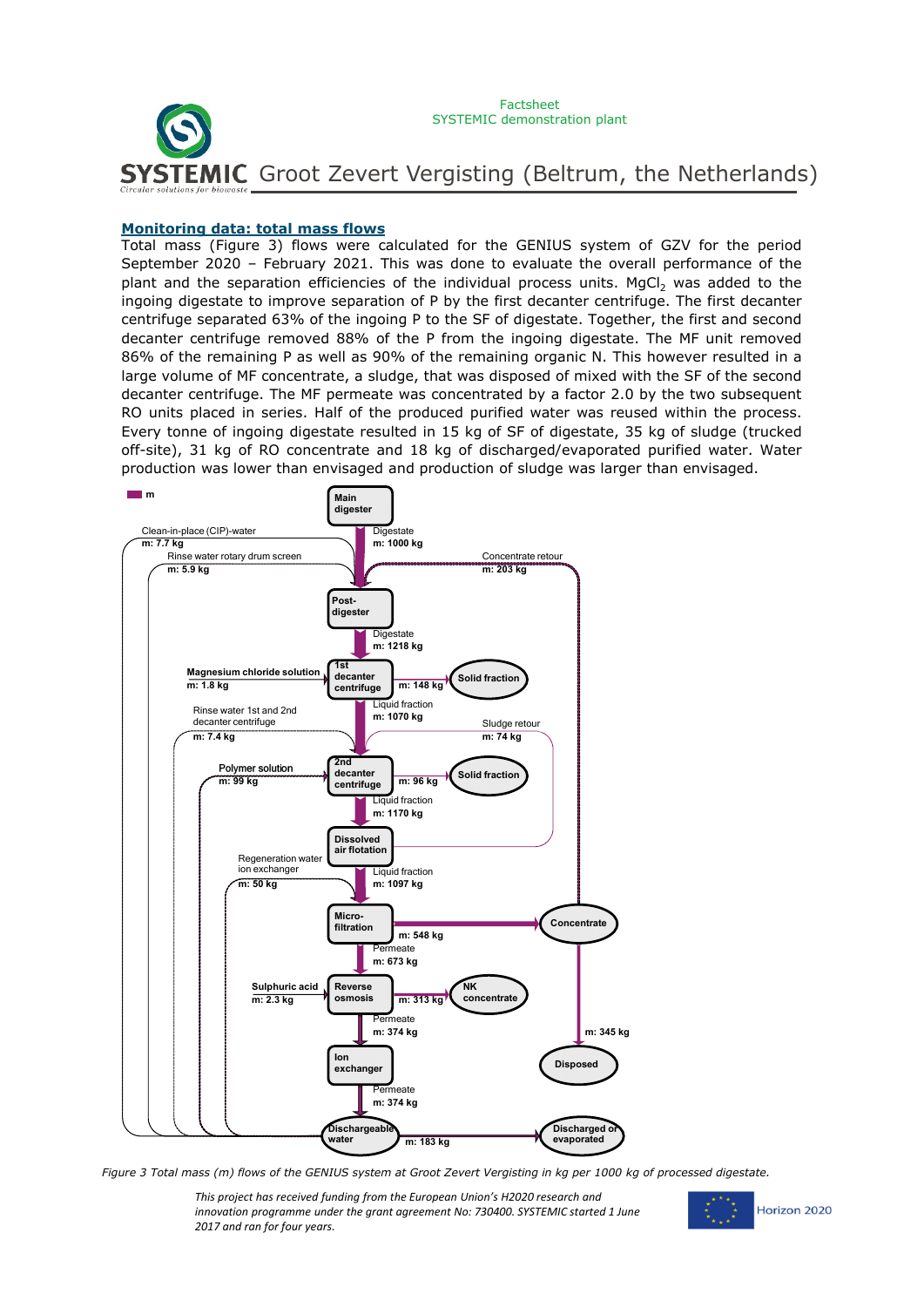

#### **Monitoring data: total mass flows**

Total mass (Figure 4) flows were calculated for the RePeat system of GZV for the period September 2020 – July 2021. Of the P in the ingoing SF of digestate, 70% ended up in the precipitated P salts and respectively only 16% and 14% in the low-P soil improver and the sludge of the lamella clarifier. Every tonne of ingoing SF of digestate resulted in 970 kg of low-P soil improver, 512 kg of sludge (trucked off-site) and 793 kg of precipitated P salts due to addition of RO permeate. The DM content of the precipitated P salts is 18% which is lower than envisaged. The sludge of the lamella clarifier is a by-product consisting of fine organic matter. The sludge volume needs to be reduced to increase the economic profits. Overall, P separation efficiency of the RePeat system was as envisaged. Further optimization is needed to decrease the volume of sludge and precipitated P salts. GZV investigates possibilities to sell the low-P soil improver as an alternative for peat in potting soil or in substrate for the growing of mushrooms.



*Figure 4 Total mass (m) flows of the RePeat system at Groot Zevert Vergisting in kg per 1000 kg of processed solid fraction of digestate.*